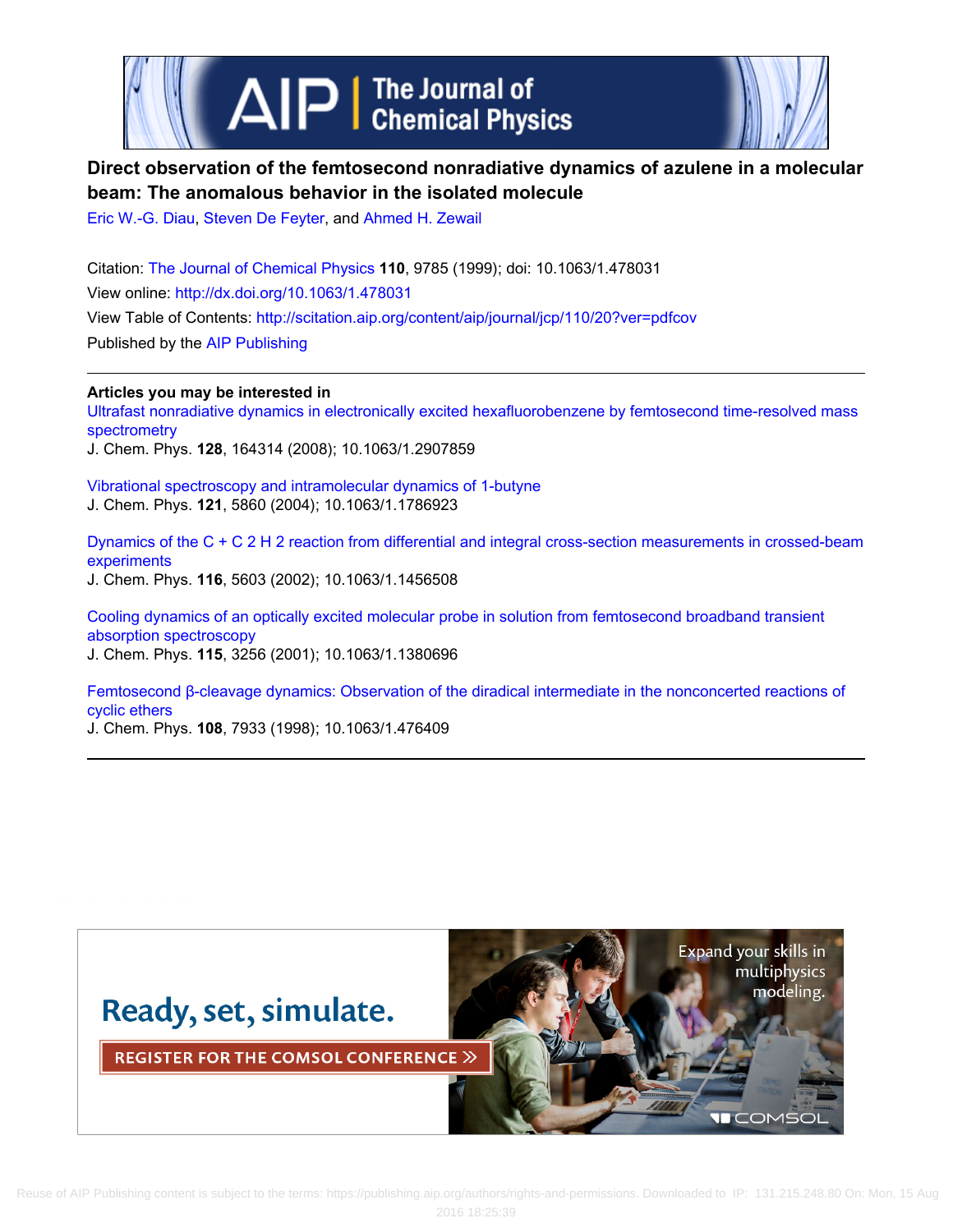### **COMMUNICATIONS**

## **Direct observation of the femtosecond nonradiative dynamics of azulene in a molecular beam: The anomalous behavior in the isolated molecule**

Eric W.-G. Diau, Steven De Feyter, and Ahmed H. Zewail<sup>a)</sup> *Arthur Amos Noyes Laboratory of Chemical Physics, California Institute of Technology, Pasadena, California 91125*

(Received 27 January 1999; accepted 18 March 1999)

Using femtosecond-resolved mass spectrometry in a molecular beam, we report real-time observation of the nonradiative, anomalous dynamics of azulene. We studied both  $S_2$  and  $S_1$  state dynamics. The motion of the wave packet in  $S_1$  involves two time scales, a dephasing time of less than 100 fs and a  $900\pm100$  fs internal conversion. We discuss the dynamical picture in relation to the molecular structures and the conical intersection, and we compare with theory. © *1999 American Institute of Physics.* [S0021-9606(99)02720-8]

### **I. INTRODUCTION**

Almost 50 years ago, Beer and Longuet-Higgins<sup>1</sup> reported the anomalous fluorescence behavior of azulene, the deep blue hydrocarbon, in rigid and liquid media, and Viswanath and Kasha<sup>2</sup> confirmed its existence. Azulene emits much more strongly from the second excited singlet state  $(S_2)$  than from the first one  $(S_1)$ ; the quantum yield<sup>3,4</sup> of  $S_2$  is  $\sim$ 0.05 and  $S_1$  is  $\sim$ 10<sup>-6</sup>. This striking behavior is in violation of Kasha's rule, which would predict that emission of light for organic molecules in the condensed media will be from the lowest excited state of a given spin multiplicity. Since the 1950's, there have been numerous theoretical and experimental studies and the molecule has become central to the understanding of nonradiative decays in large molecules.

The energy gap between the ground state  $S_0$  and  $S_1$  is similar to that of  $S_1$  and  $S_2$  (~14 000 cm<sup>-1</sup>). Accordingly, one expects the rate of nonradiative decay of  $S_1 \rightarrow S_0$  and  $S_2 \rightarrow S_1$  to be similar;  $S_2 \rightarrow S_0$  rate is less than that of  $S_2$  $\rightarrow$  *S*<sub>1</sub> because of the energy gap. In the conventional statistical theory, the rate is given by Fermi's Golden rule (see Refs. 5 and 6 for reviews):  $k_{nr} = (2\pi/\hbar)V^2F\rho$ , where *V* is the coupling matrix element, *F* the Franck–Condon factor, and  $\rho$  the density of states. To account for the disparity of 4 orders of magnitude, different considerations of  $V$ ,  $F$ , or  $\rho$ were invoked. However, it is difficult to quantify this large difference given the similarity of the vibronic structure and the energetics. In fact, in Longuet-Higgins' original paper, he suggested an ''unconventional'' mechanism, namely the intersection of the  $S_0$  and  $S_1$  potential energy surfaces.

The first time-resolved study of  $S_1$  nonradiative decay came from the picosecond experiments of Rentzepis, $\alpha$  who reported  $\sim$ 7 ps for azulene in liquids. With sub-picosecond time resolution, Ippen *et al.*<sup>8</sup> reported 1.9 $\pm$ 0.1 ps. Many other, direct or indirect, studies were made and gave different lifetimes. Even for experiments carried out at the same excitation wavelength and the same solvent, the rate was reported to be different. For example, Schwarzer *et al.*<sup>9</sup> gave  $\tau(S_1) = 1.0 \pm 0.1$  ps, while Ippen *et al.*<sup>8</sup> gave  $\tau = 1.9 \pm 0.2$  ps. Also, the effect of the medium is not fully understood, and in some cases give counterintuitive results.

In mixed crystals, careful measurements<sup>10</sup> of the linewidth of the  $S_1 \leftarrow S_0$  transition gave a corresponding mean lifetime of not less than 3.3 ps. Linewidth measurements in supersonic jets by three different groups estimated the lifetime, depending on the excess vibrational energy, to be 0.8– 0.4 ps,<sup>11</sup> 1 ps,<sup>12</sup> and 1.1–0.3 ps,<sup>13</sup> indicating that the decay *slows down* in the condensed phase. More recently, the dependence of the rates on excess energy was studied in solution with subpicosecond<sup>14</sup> and femtosecond<sup>15</sup> resolution. Despite the extensive literature over the past 30 years, there have not been direct measurements of the nonradiative dynamics of isolated azulene in a molecular beam. Such measurements are essential for any direct comparison with theoretical studies of the potential energy surfaces and of the dynamics.

In this communication, we report real-time observation of the femtosecond (fs) nonradiative dynamics of azulene in a molecular beam. Using fs-resolved mass spectrometry, we investigated the initial motion of the nuclear wave packet and the actual rate of nonradiative decay in the isolated molecule. Two excitation schemes to  $S_1$  and  $S_2$  were invoked, and we also studied the polarization behavior of the decay. Our results indicate that in isolated azulene, the time scale of the nonradiative decay cannot be picoseconds and is measured to be  $900 \pm 100$  fs; see below. We discuss the dynamical picture in relation to molecular structures and the conical intersection (CI) of potential energy surfaces, originally proposed in  $1955<sup>1</sup>$  and quantitatively computed in  $1996<sup>16</sup>$ . The study reported here offers the opportunity for elucidating the anomaly of the isolated molecule and the effect of the medium which is reflected in differences observed in the spectra

0021-9606/99/110(20)/9785/4/\$15.00 © 1999 American Institute of Physics 9785

Electronic mail: zewail@cco.caltech.edu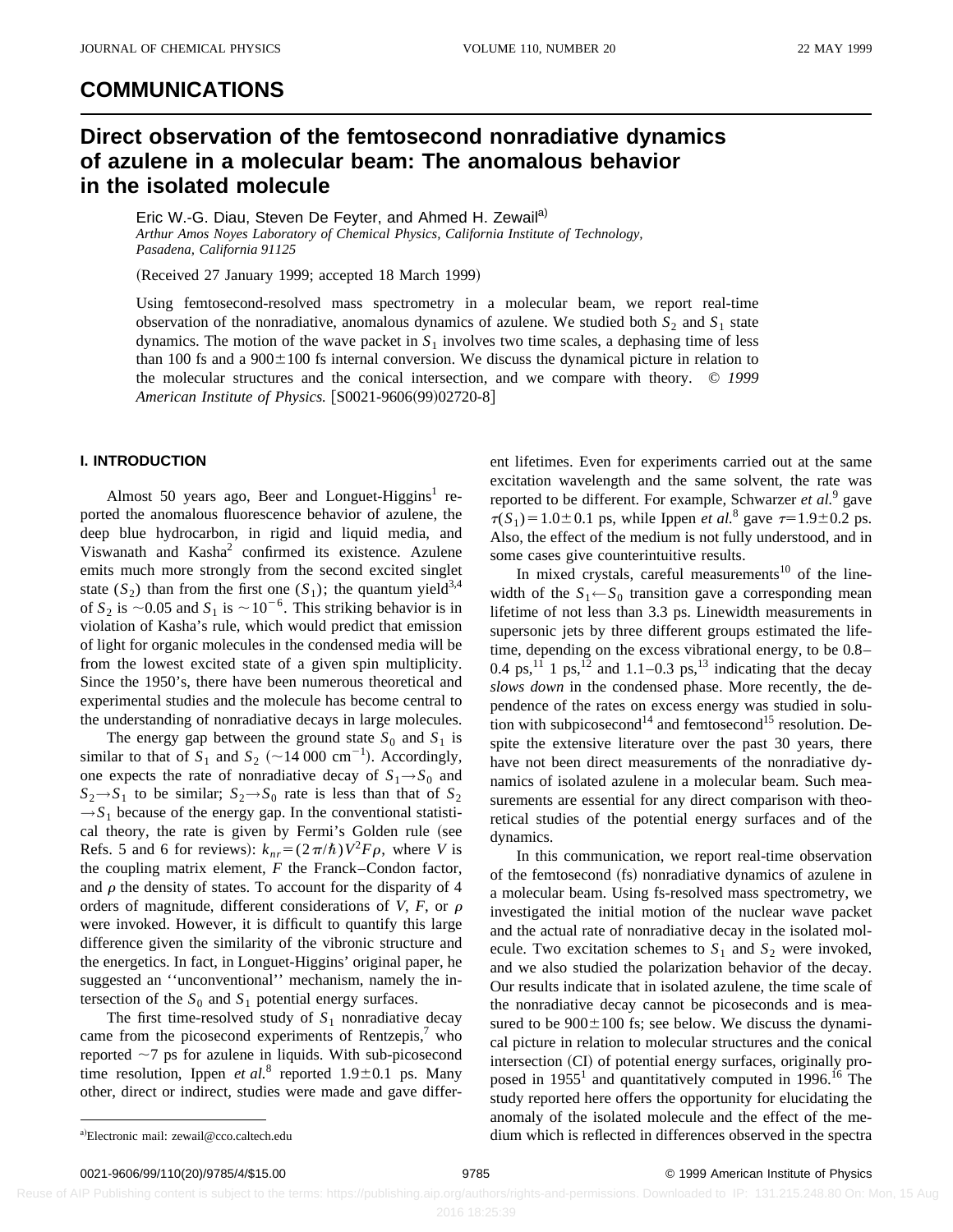

FIG. 1. (A) Femtosecond experimental arrangement with a pulsed molecular beam system combined with a time-of-flight mass spectrometer. (B) Absorption spectrum (left) and the femtosecond excitation scheme of azulene (right). The solid arrow represents the pump pulse and the dashed arrow the probe pulse. The absorption spectrum is that of a hexane solution. The gas-phase spectra are detailed in Refs. 12 and 17. Typical pulse width used was 60 fs and the energy was varied from 2 to 45  $\mu$ J. The red pulse was centered at 615 nm and the UV at 307 nm.

of gas phase,<sup>17</sup> supersonic jets,<sup>11–13</sup> mixed crystals,<sup>10,18–20</sup> and liquids (for reviews, see Refs. 16 and 21, and 29–38).

#### **II. RESULTS AND DISCUSSION**

The fs laser and molecular beam apparatus have been described in detail elsewhere, $^{22}$  and the arrangement is schematically shown in Fig.  $1(A)$ . The instrumental response function was determined by the *in situ* measuring of the multiphoton ionization of xenon, which allows the determination of time zero and the FWHM.<sup>22,23</sup> With fs  $(615$  nm) pulses, the mass spectrum of azulene is dominated by a single peak at 128 amu, the parent mass. The fragmentation is insignificant when compared with electron impact ionization  $(Fig. 2)$ . From the absorption spectrum of azulene, shown in Fig. 1(B), it is clear that the  $S_1$  dynamics can be interrogated by the  $615$  nm excitation. The multiphoton ionization (MPI) detection involves three probe-photons at 615 nm [Fig. 1(B)] for the one-color experiments, or two photons at 307 nm for the two-color experiments. The  $S_2$  dynamics were investigated by excitation at 307 nm followed by the absorption of two probe-photons at 615 nm [Fig. 1(B)].

#### **A. Probing the <sup>S</sup><sup>1</sup> dynamics**

Figure 2 (lower panel) shows the transients of azulene after excitation to  $S_1$  with an excess vibrational energy of  $\sim$ 2000 cm<sup>-1</sup>; both beams are polarized parallel to each other. The transient is characterized by a fs component (up to 300 fs) and a longer decay component  $(\tau \sim 1 \text{ ps})$ , visually seen at both positive and negative delay times. The shape of the transient is symmetrical with respect to time zero. This is expected for the one-color experiments with the intensity of both beams nearly equal. Quantitative analysis of the transient was made by treating the decay as biexponential convoluted with the measured cross correlation (from the xenon ionization measurement it is  $\sim$ 90 fs). In so doing we obtained  $\tau$ =900±100 fs and a fast component with  $\tau_f$ =60 fs;



FIG. 2. (Top) Mass spectrum of azulene obtained with fs pulses. Only one distinct peak is shown at mass 128 amu. Inset shows the electron impact mass spectrum for comparison. (Bottom) Transient of one-color experiments  $(615$  nm: parallel polarization) at similar probe and pump intensities  $(I_2 / I_1 = 21/19 \mu J \sim 1)$ . The inset shows both fast  $(--)$  and slow decay (-) components obtained from the fitting procedure. The right and left bars represent the maximum signals deconvoluted at positive and negative delay times, respectively. The symmetry parameter *R* is nearly 1.

the cross correlation from the fit was very close to the measured one.<sup>24</sup> We define the ratio *R* as the amplitude of the  $\tau$ -component at positive time to that at negative time. This ratio reflects the asymmetry and defines the magnitude of the signal on both sides of  $t=0$ .

The effects of power and polarization are illustrated in Fig.  $3$  (top). In contrast to the transient in the lower panel of Fig. 2 ( $R \sim 1$ ) for equal powers, the long decay components at both sides of time zero in Fig. 3 do not appear as mirror images. Indeed, the amplitude of the long decay component at positive delay times is substantially larger than the one at negative delay times  $(R \sim 1.7)$ . This increase parallels the increase of the ratio of  $I_2$  to  $I_1$  ( $\sim$ 2), where  $I_1$  ( $I_2$ ) is defined as the intensity of the pump (probe) beam at positive delay times. Within the experimental uncertainties, the transients obtained for both the parallel and perpendicular polarizations and at the different intensities used give similar  $\tau$  (Figs. 2) and  $3$ ).<sup>25</sup> As importantly, the shape indicates the correct scheme for pumping and probing  $S_1$  and is in accord with the time ordering of the two pulses. The observed transients, therefore, provide the dynamics of  $S_1$  with  $\tau$  of 900 fs representing the average time for trajectory decay from  $S_1$  to *S*<sub>0</sub>, as discussed below.

#### **B. Probing the <sup>S</sup><sup>2</sup> dynamics**

The lower panel of Fig. 3 shows the transient obtained in the two-color experiments with a parallel polarization. The transient at positive and negative delay times reflects the dynamics of  $S_2$  and  $S_1$ , respectively. At positive delay times, molecules are excited to  $S_2$  with a vibrational excess energy of  $\sim$ 3800 cm<sup>-1</sup> (307 nm). At negative delay times, mol-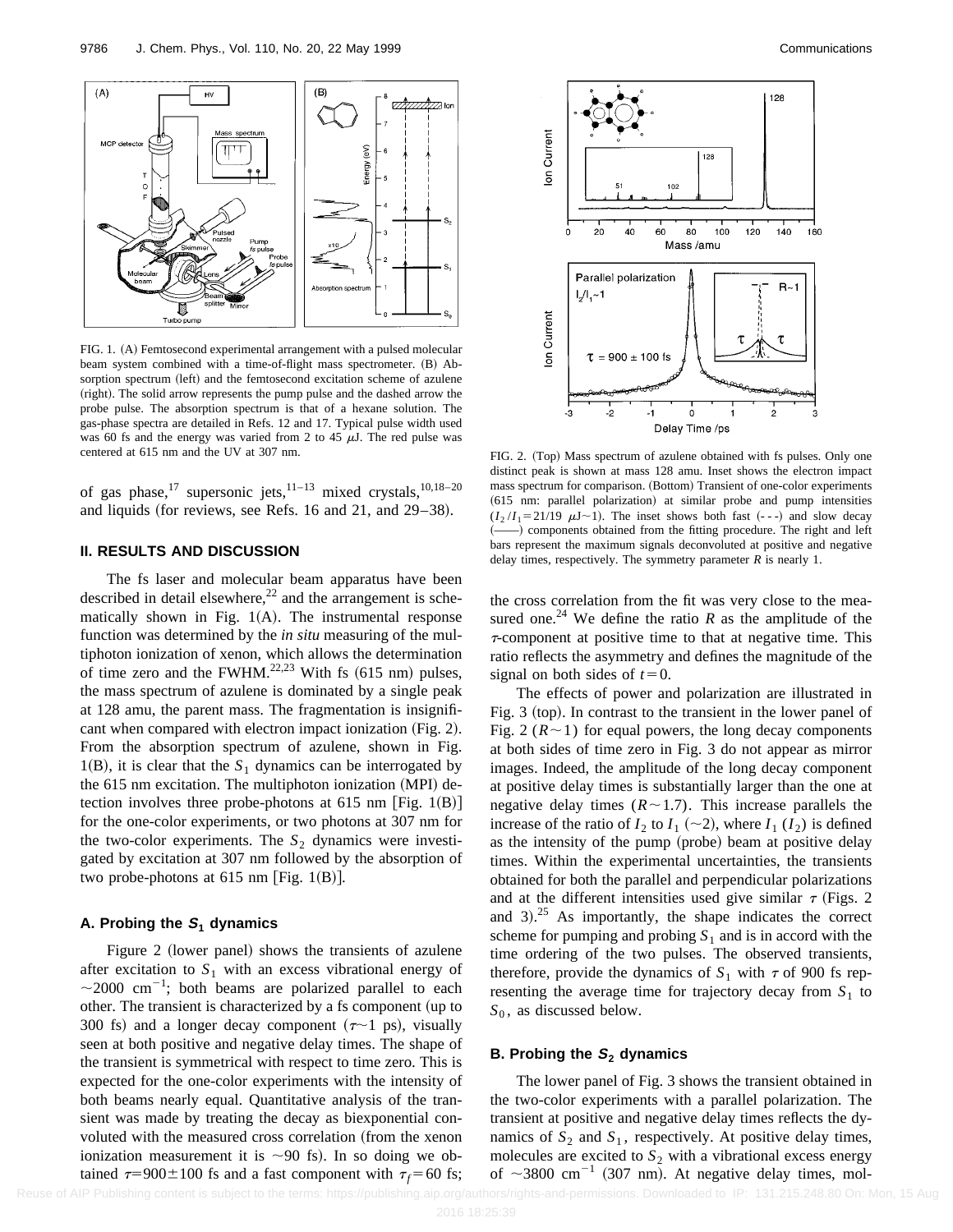

FIG. 3. (Top) Transient of one-color experiment with perpendicular polarization  $(I_2/I_1=21/10 \mu J\sim 2)$ . The inset shows the fast- and slow-decay components on both sides of  $t=0$  as defined in Fig. 2. (Bottom) Transient of two-color experiments with parallel polarization (pump at 307 nm/probe at 615 nm) and with different intensities  $(2 \mu J/45 \mu J)$ ; see the text for details. The right and left bars represent the maximum signals, as done in Fig. 2.

ecules are excited to  $S_1$  (615 nm). Based on the results of Sec. II A, the decay at negative times for the two-color experiments should be 900 fs. Indeed, the fit in Fig. 3 (bottom) was fixed to 900 fs. The transient at positive delay times is entirely different, as it reflects the dynamics in the  $S_2$  state: the transient is characterized by a fast  $(350 \text{ fs})$  and a very slow decay component, which does not show any significant decrease up to a delay of 60 ps. This  $>60$  ps decay is consistent with previous work. $26$  However, the appearance of the 350 fs decay is a direct manifestation of the nonradiative process, even in  $S_2$ .

With an excess vibrational energy of  $3800 \text{ cm}^{-1}$ , we observed the nondecaying population up to a delay time of 60 ps; this represents the  $S_2$  lifetime ( $\sim$ 2 ns), as reported by Wallace<sup>26</sup> at an excess energy of 1950 cm<sup>-1</sup>. The authors also found a fast decay component  $( $30$  ps) at this high$ excess energy, which is the dephasing of the large number of levels excited at  $t=0$  in what is known as dissipative intramolecular vibrational-energy redistribution (IVR).<sup>27</sup> Our results are entirely consistent with this general behavior.

#### **C. Nonradiative dynamics and conical intersections**

Since the first report on the anomalous fluorescence of azulene, most of the experimental results have been obtained in the condensed phase. The relaxation dynamics may involve solvent-induced vibrational relaxation, intramolecular vibrational-energy redistribution (IVR), and internal conversion (IC). However, in solution it is impossible to separate interstate electronic relaxation and medium-induced vibrational relaxation. In the gas phase, using molecular beam



FIG. 4. *Fs* wave packet snapshots on the intersected potential energy surfaces. Shown are the molecular structures at the conical intersection and the calculated potential energy surfaces (Ref. 16); the bottom inset gives the results of the nonadiabatic dynamics simulation by Klein et al. (Ref. 28); see the text for discussion. FC is the Franck–Condon region reached by ground-state wave packet and *E* is the excess energy above this region.

techniques under collision-free conditions, the effect of IVR and IC, which are the cornerstones of the intramolecular dynamics, can be elucidated.

Originally, it was suggested that the potential energy surfaces of  $S_0$  and  $S_1$  may intersect. In such a strong coupling limit, the standard theory (weak coupling limit) of nonradiative decay becomes not valid. Theoretical calculations<sup>16</sup> have found a CI and a relaxation coordinate  $(RC)$  which connects the  $S_1$  Franck–Condon geometry to the  $S_0$  geometry at CI. This RC involves compression of the transannular bond together with expansion of the adjacent C–C bonds within the ring. Along this RC, the energy gap between  $S_0$ and  $S_1$  continues to shrink and ultimately leads to the  $S_0/S_1$  $CI$  (Fig. 4). The CI energy is calculated to be lower than that of the  $S_1$  Franck–Condon geometry by a few kcal/mol<sup>16</sup>  $(Fig. 4)$ . Along the RC, the time required for the wave packet to move to the CI region is on the order of 10 fs and is independent of excess vibrational energy.<sup>16</sup> According to this picture, all observed transitions, including the so-called origin, will undergo ultrafast IC; note that the true  $S_1$  origin  $(Fig. 4)$  is far from the Franck–Condon vertical transition.

Following the fs preparation of the wave packet to the Franck–Condon region, the IC will be controlled only by the multiple crossings to  $S_0$ , calculated by molecular dynamics and shown in Fig. 4; the results were obtained from nonadiabatic dynamics simulations based upon the mixed-state approach.<sup>28</sup> Funneling from  $S_1$  into  $S_0$  takes 900 fs and this CI picture is reminiscent of recent studies of another aromatic, pyridine. $^{23}$  At higher energies, the dephasing projects population on the RC, and this population passes through the CI by multiple crossings to the ground state. The entire dephasing process cannot exceed the observed 100 fs and represents the spread of the packet formed from all modes